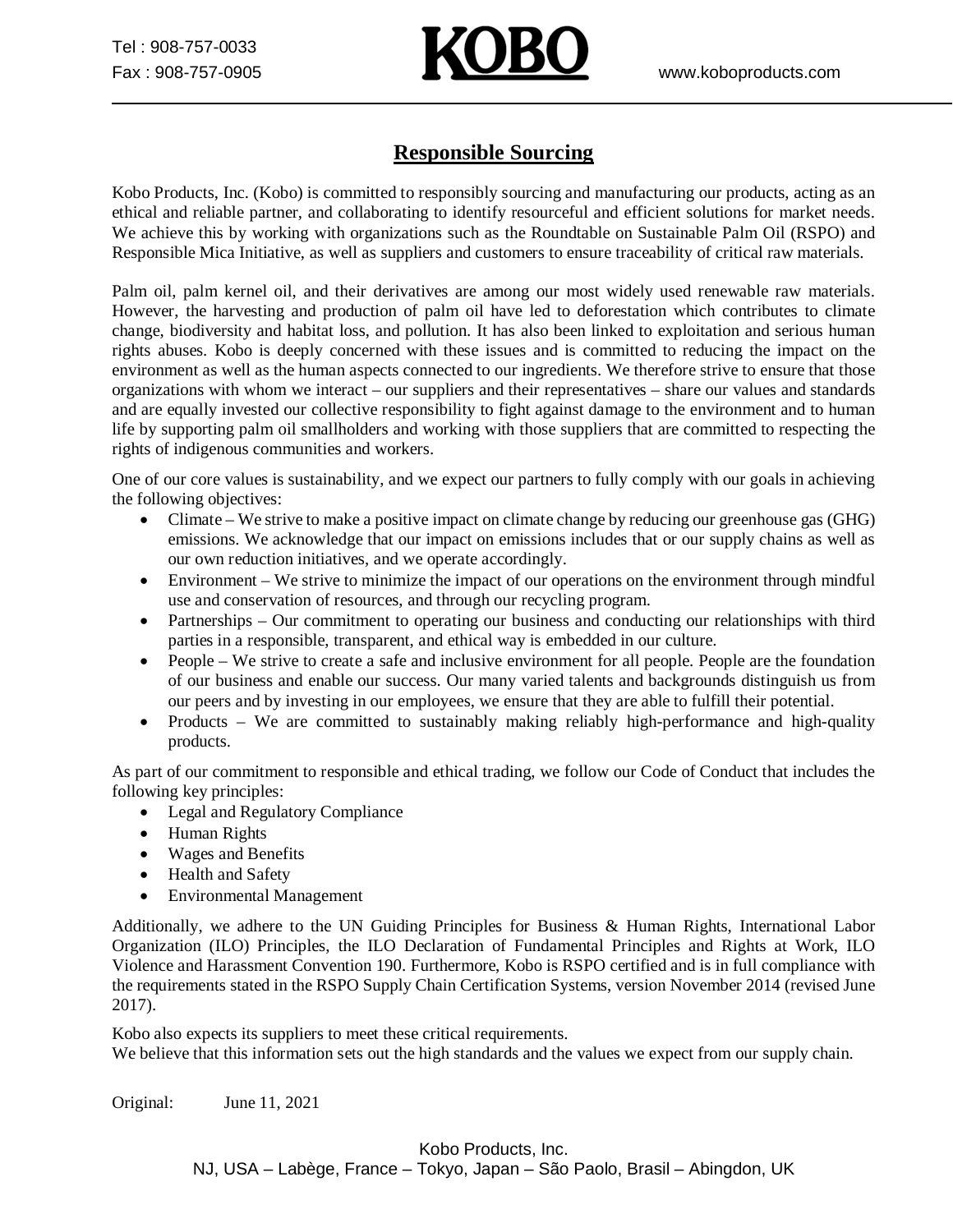Tel : 908-757-0033



## **Conflict Minerals Policy Statement**

KOBO Products, Inc. supports the ending of violence and human rights violations in the mining of minerals from the area known as the "Conflict Region" in the east of the Democratic Republic of Congo (DRC) and surrounding countries. KOBO Products, Inc. will make every reasonable and diligent commercial effort not to purchase products that contain conflict minerals that directly or indirectly finance or benefit armed groups in the DRC or adjoining countries.

KOBO Products, Inc. is committed to sourcing materials from global supply chain partners that share our values around human rights, ethics, and environmental responsibility. We expect all of our suppliers to abide by our Supplier Code of Conduct Policy that we have provided which prohibits human rights abuses and unethical practices.